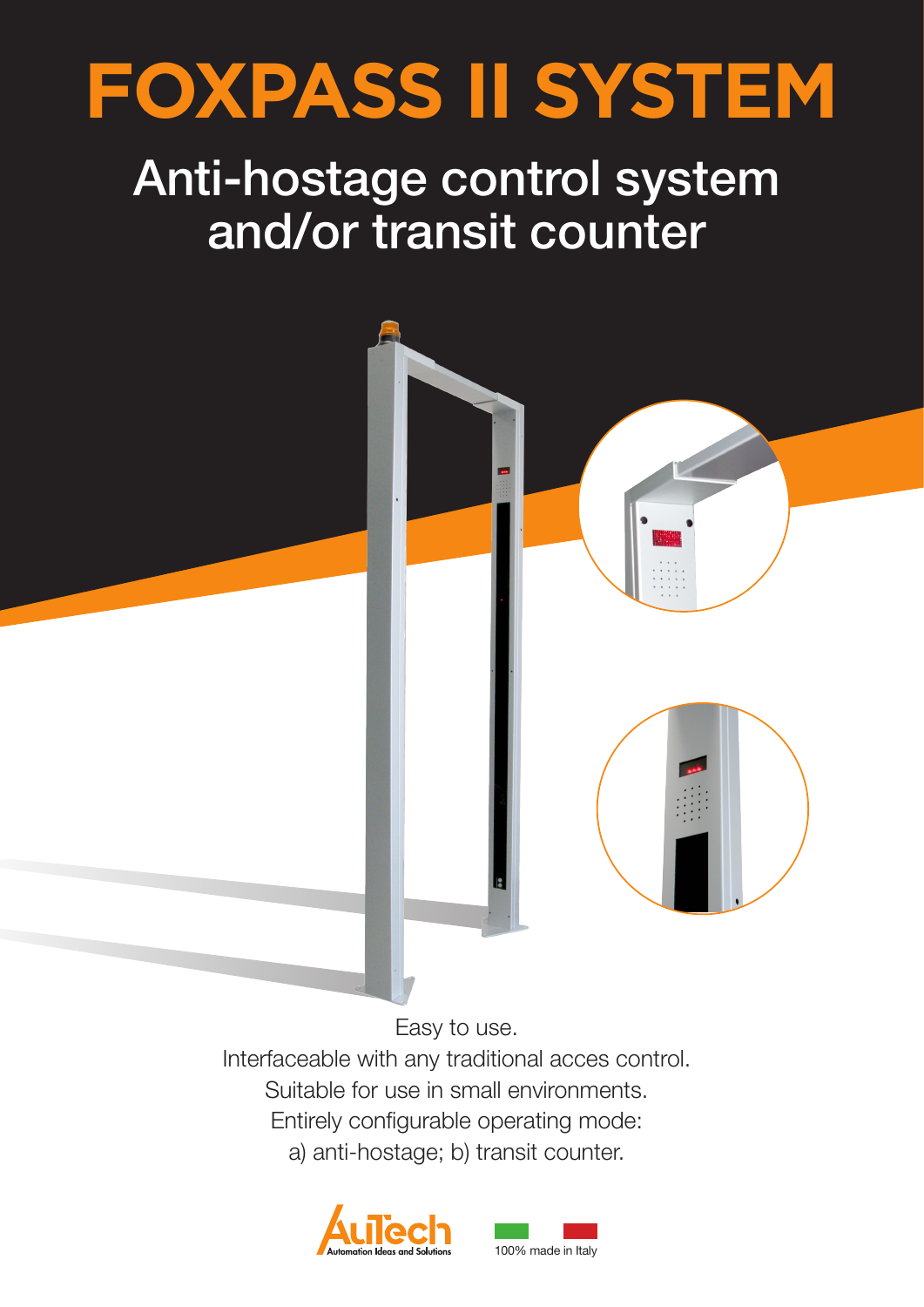- FoxPass II is the sole system able to verify the transit of only one person at a time, it is absolutely required to check both pre-existing and new accesses in Financial Institutes, Banks, Safety Vaults, Software Houses, State Buildings, Embassies, Consulates, Nuclear Power Stations, Oil or Mine Platforms, Institutes for Research, High Security Areas, etc.
- Interfaceable with any traditional or Biometric access control, FoxPass II allows single transits  $\bullet$ only if the person has been recognized by these systems and also it carries out the real check of how many people have been transiting both in entrance and in exit way, as a whole, increasing its applications to Airports, Museums, Trading Centres, Supermarkets, Factories, Hospitals, etc.
- Possibility to integrate a personalized speech synthesis, which can guide the user during the use phases.
- FoxPass II system is available with 4 different working typologies:
	- a) FoxPass II configured as Anti-hostage and/or Stand-alone Transit Counter System.
	- b) FoxPass II configured as Centralized Anti-hostage System. The centralization is made by means of an Analogue I/O interfacing card -> LAN Ethernet so to allow the system dialoguing through a dedicated software.
	- c) FoxPass II configured as Centralized Transit Counting System. The centralization is made by means of an RS232 interfacing card -> LAN Ethernet so to allow the system dialoguing through a dedicated software.
	- d) FoxPass II configured as Centralized Transit Corner + Anti-hostage System. The centralization is made by means of an RS232 interfacing card -> LAN Ethernet so to allow the system dialoguing through a dedicated software.





Via Alfredo Binda, 15 - fraz. Penna 52028 - Terranuova Bracciolini (Arezzo) - Italy Tel. e Fax: +39 055 9705347 info@autechsrl.net